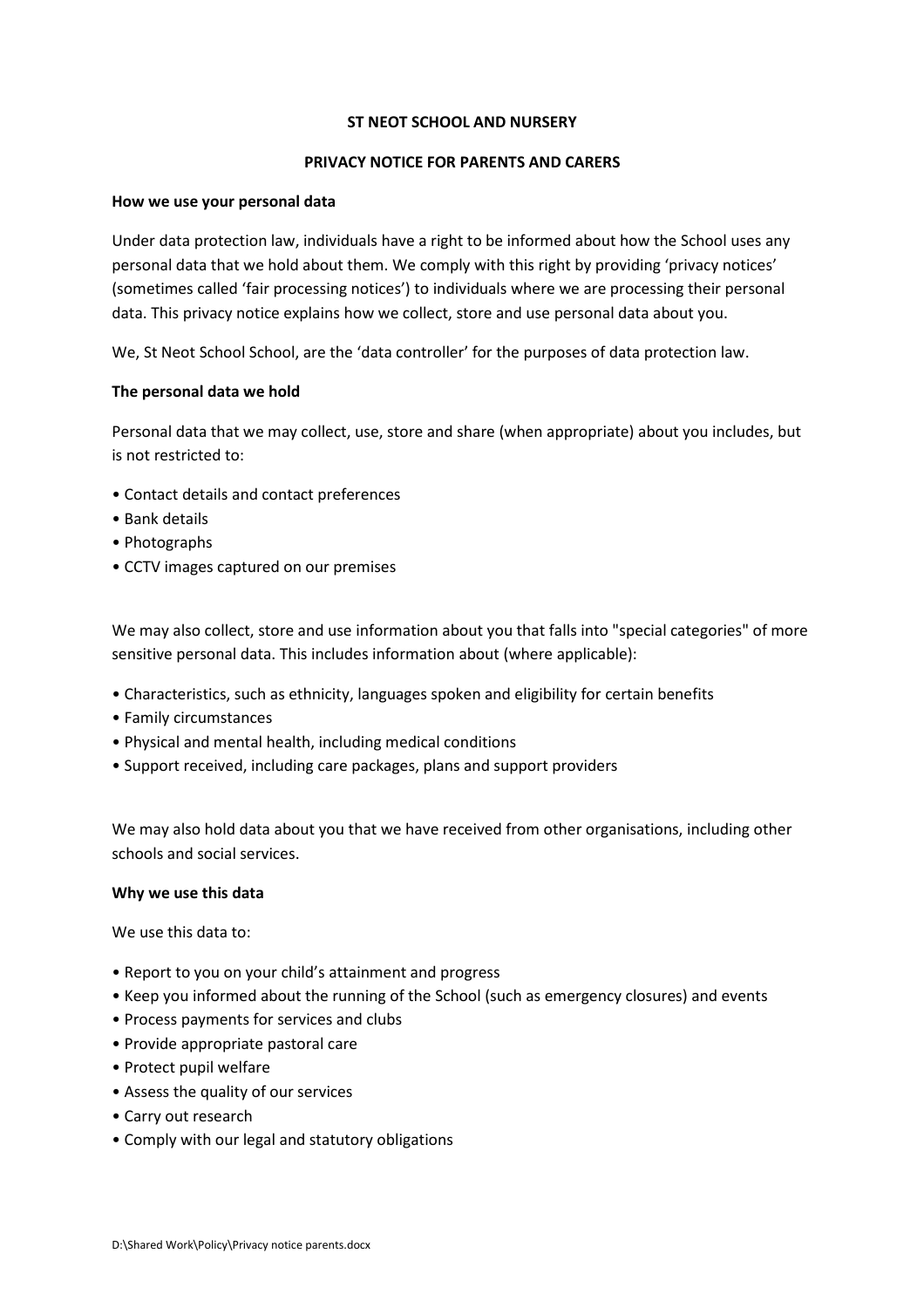# Our legal basis for using this data

We only collect and use your personal data when the law allows us to. Most commonly, we process it where:

- We need to comply with a legal obligation
- We need to perform an official task in the public interest
- We need to fulfil a contract we have entered into with you

Less commonly, we may also process your personal data in situations where:

- We have obtained consent to use it in a certain way
- We need to protect an individual's vital interests (protect their life)

Where you have provided us with consent to use your data, you may withdraw this consent at any time. We will make this clear when requesting your consent, and explain how you would go about withdrawing consent if you wish to do so. Some of the reasons listed above for collecting and using your personal data overlap, and there may be several grounds which justify our use of your data.

### Collecting this information

While the majority of information we collect about you is mandatory, there is some information that can be provided voluntarily. Whenever we seek to collect information from you, we make it clear whether you must provide this information (and if so, what the possible consequences are of not complying), or whether you have a choice.

### How we store this data

We keep personal information about you while your child is attending our school. We may also keep it beyond their attendance at our school if this is necessary in order to comply with our legal obligations.

We do not share information about you with any third party without consent unless the law and our policies allow us to do so. Where it is legally required, or necessary (and it complies with data protection law), we may share personal information about you with:

• The Department for Education (a government department) - to meet our legal duties to share certain information with it, such as attendance and assessment data

- Ofsted our regulator, to meet our legal duty, in order that they can monitor standards at our school
- Our local authority to meet our legal obligations to share certain information with it, such as safeguarding concerns, as well as to confirm Pupil Premium eligibility.
- Suppliers and service providers so that they can provide the services we have contracted them for, meeting the public interest of providing an education for your child
- • Health and social welfare organisations to meet our legal duty in reporting serious accidents and in the public interest of providing health and social welfare support for children.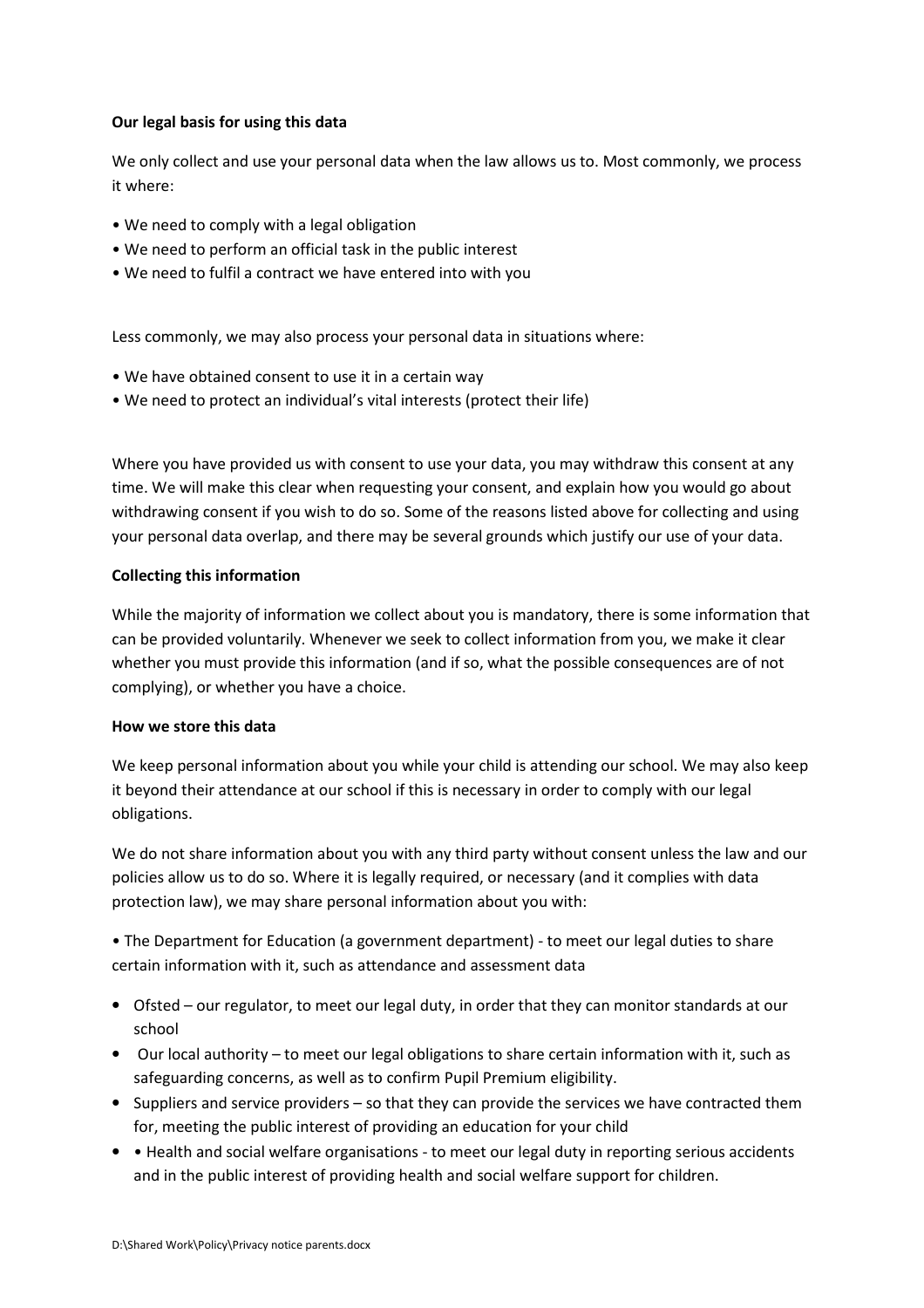• Police forces, security organisations, courts, tribunals – to meet our legal duty in keeping children safe and complying with the law

### Transferring data internationally

Where we transfer personal data to a country or territory outside the European Economic Area, we will do so in accordance with data protection law.

# Your rights-How to access personal information that we hold about you

Individuals have a right to make a 'subject access request' to gain access to personal information that the School holds about them. If you make a subject access request, and if we do hold information about you, we will:

- Give you a description of it
- Tell you why we are holding and processing it, and how long we will keep it for
- Explain where we got it from, if not from you
- Tell you who it has been, or will be, shared with
- Give you a copy of the information in an intelligible form

You may also have the right for your personal information to be transmitted electronically to another organisation in certain circumstances.

If you would like to make a request, please contact the Headteacher.

### Your other rights regarding your data

Under data protection law, individuals have certain rights regarding how their personal data is used and kept safe. You have the right to:

- Object to the use of your personal data if it would cause, or is causing, damage or distress
- Prevent your data being used to send direct marketing
- Object to the use of your personal data for decisions being taken by automated means (by a computer or machine, rather than by a person)

• In certain circumstances, have inaccurate personal data corrected, deleted or destroyed, or restrict processing

• Claim compensation for damages caused by a breach of the data protection regulations

To exercise any of these rights, please contact the Headteacher.

 We take any complaints about our collection and use of personal information very seriously. If you think that our collection or use of personal information is unfair, misleading or inappropriate, or have any other concern about our data processing, please raise this with us in the first instance.. Alternatively, you can make a complaint to the Information Commissioner's Office: